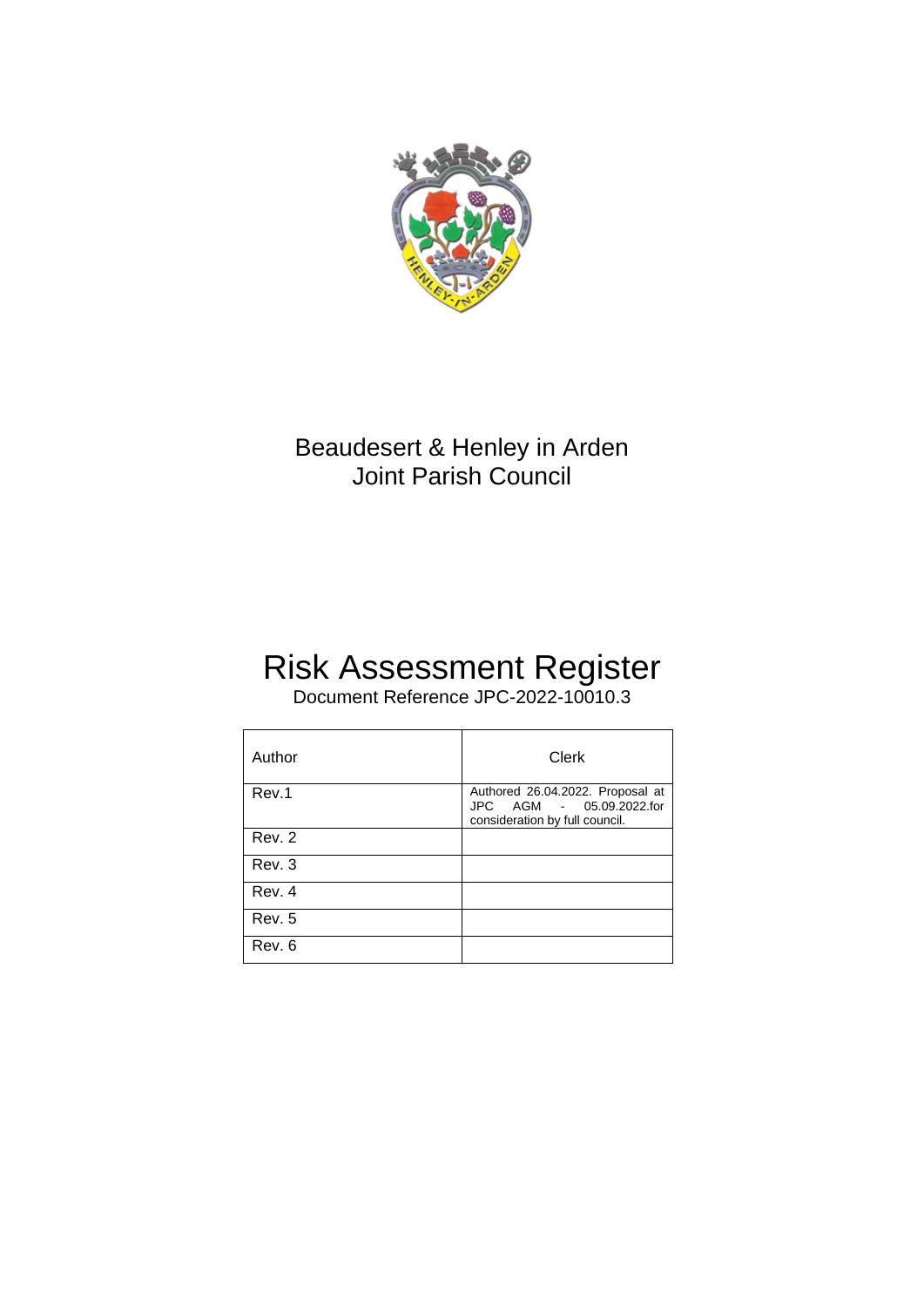| Key Code:   |               |                 |     |                   |  |  |
|-------------|---------------|-----------------|-----|-------------------|--|--|
| <b>HIGH</b> | <b>MEDIUM</b> | <b>MODERATE</b> | LOW | <b>NEGLIGIBLE</b> |  |  |

### **PART 1 – FINANCIAL**

| <b>Description</b>                               | Impact                                                                                                                                          | <b>Risk</b> | Impa<br>ct | <b>Review</b>                                                  | <b>Mitigation</b>                                                                                                                                                                                                                                                                                                                                                                                                                                                                                                                               |
|--------------------------------------------------|-------------------------------------------------------------------------------------------------------------------------------------------------|-------------|------------|----------------------------------------------------------------|-------------------------------------------------------------------------------------------------------------------------------------------------------------------------------------------------------------------------------------------------------------------------------------------------------------------------------------------------------------------------------------------------------------------------------------------------------------------------------------------------------------------------------------------------|
| Precept<br>falling short of<br>planned<br>budget | The council will be unable to<br>meet its commitments for the<br>forthcoming year.                                                              |             |            | Yearly                                                         | The budgeting process should commence in<br>October, finalised in January. Revisions can<br>be made at any time to bring in additional<br>funds from reserves or use of CILS [or other]<br>or to change activity to produce more income.<br>Projected spending must be reviewed and<br>sanctioned by body council on a monthly<br>basis, commencing in March for the following<br>year. Budget tracking on a monthly basis,<br>displayed on website.                                                                                            |
| Loss of cash<br>through<br>dishonesty.           | Loss of council income and<br>possibly assets.                                                                                                  |             |            | Yearly                                                         | Publish scope and fidelity of the insurance<br>cover, regular briefing with full council.<br>Conduct full review 2 months prior to renewal<br>of policy. Good practice to pay premium by<br>standing order.                                                                                                                                                                                                                                                                                                                                     |
| Financial<br>records and<br>controls             | Potential illegal practices,<br>damaging<br>enquiries<br>by<br>revenue<br>authorities,<br>misappropriated accounting.                           |             |            | Yearly<br>with<br>monthly<br>reviews<br>and public<br>exposure | Monthly banking reconciliations. Cashbook in<br>addition to accountancy software [excel]<br>maintained up to date & balanced regularly;<br>Council agrees all expenditure via schedule<br>of payments at each meeting or by an email<br>vote. Payments supported by invoices;<br>Internal Audit review meetings with all<br>subsequent recommendations acted on.<br>Adequate training for Clerk/RFO to undertake<br>role. Finance check of records by two<br>councillors annually. Budget tracking on a<br>monthly basis, displayed on website. |
| HMRC non-<br>compliance<br>issues.               | Potential illegal practices,<br>damaging<br>enquiries<br>by<br>revenue bodies.                                                                  |             |            | Yearly<br>with<br>monthly<br>reviews.                          | Council contract out to Payroll specialist.<br>RFO acts on PAYE requests before the 21 <sup>st</sup><br>of each payment month. Records checked<br>by two councillors annually.                                                                                                                                                                                                                                                                                                                                                                  |
| <b>Internal Audit</b>                            | Law requires council to<br>engage the services of an<br>Internal Auditor.<br><b>LOSS OF PUBLIC TRUST</b>                                        |             |            | Yearly.                                                        | Undertaken yearly in accordance with<br>legislation; Written report provided to &<br>reviewed by the Council; Auditor has full<br>access to all documents, procedures &<br>regulations.                                                                                                                                                                                                                                                                                                                                                         |
| <b>External Audit</b>                            | Law requires council to<br>submit year-end accounts<br>variations<br>and<br>to<br>an<br><b>External Auditor.</b><br><b>LOSS OF PUBLIC TRUST</b> |             |            | Yearly                                                         | Year-end<br>accounts<br>prepared<br>on<br>Receipts/Payments basis; AGAR to be<br>completed by clerk & council in accordance<br>with current regulations and submitted no<br>later than 30 <sup>th</sup> June 2022.                                                                                                                                                                                                                                                                                                                              |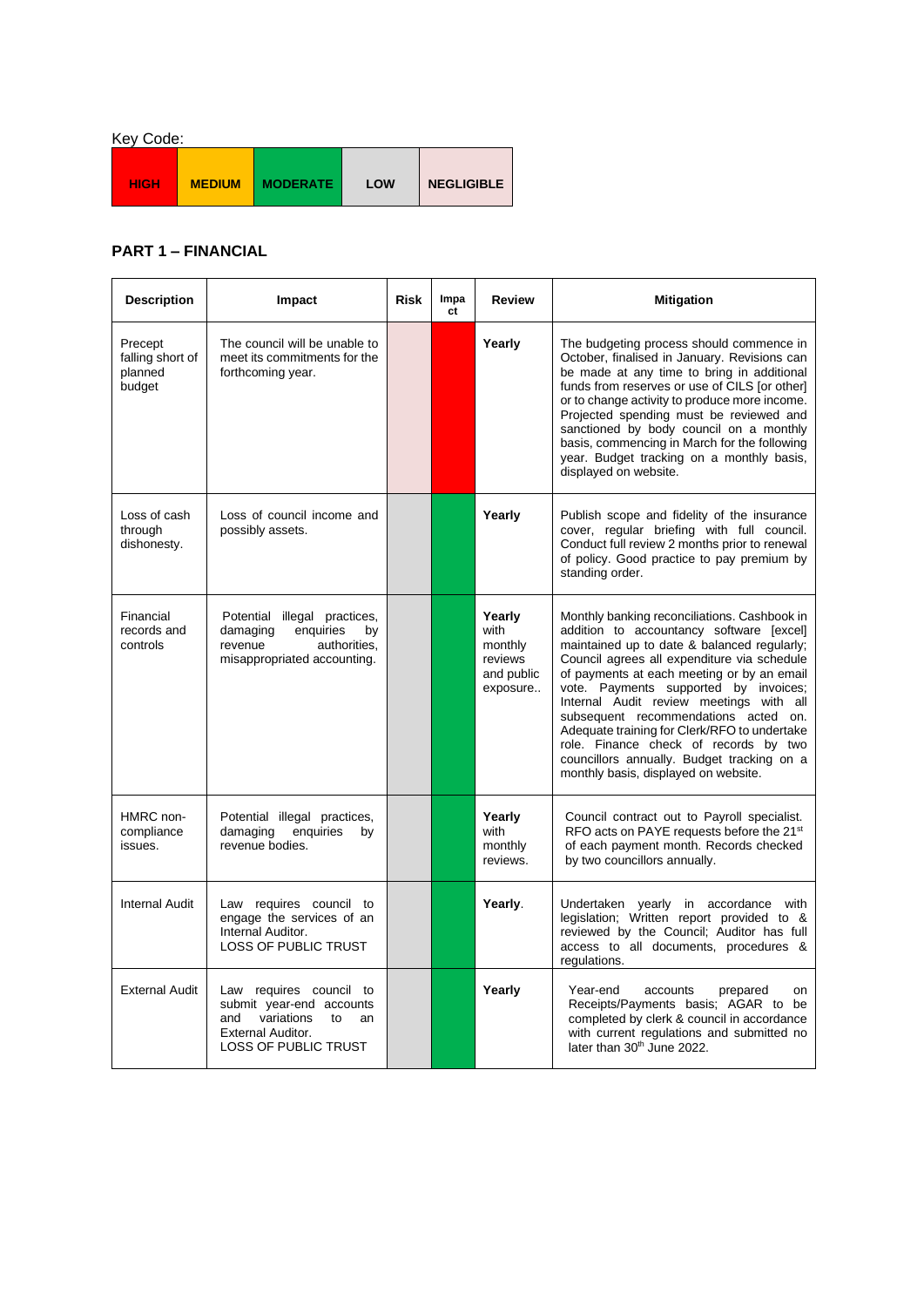#### **PART 2 – ASSETS**

| <b>Description</b>                                                                                                     | Impact                                                                                                                             | Risk | Impact | <b>Review</b>                         | <b>Mitigation</b>                                                                                                                                                                                                                                                                                                                                                                                                                                                                                                                                                                                                                                                                                                                                                                                                                                                                                                                                                                                                                                                                                                                                                                                                                                                                                                                                                                                                                     |
|------------------------------------------------------------------------------------------------------------------------|------------------------------------------------------------------------------------------------------------------------------------|------|--------|---------------------------------------|---------------------------------------------------------------------------------------------------------------------------------------------------------------------------------------------------------------------------------------------------------------------------------------------------------------------------------------------------------------------------------------------------------------------------------------------------------------------------------------------------------------------------------------------------------------------------------------------------------------------------------------------------------------------------------------------------------------------------------------------------------------------------------------------------------------------------------------------------------------------------------------------------------------------------------------------------------------------------------------------------------------------------------------------------------------------------------------------------------------------------------------------------------------------------------------------------------------------------------------------------------------------------------------------------------------------------------------------------------------------------------------------------------------------------------------|
| Protection of<br>physical<br>assets owned<br>by the JPC<br>such as car<br>play<br>parks,<br>and<br>areas<br>allotments | Failure to maintain and<br>monitor sites resulting in<br>health and safety issues or<br>resultant injuries.                        |      |        | <b>Frequent</b>                       | <b>Car Park:</b> Members of the JPC should<br>conduct<br>regular walk-by inspections<br>making a note of any masonry issues, tree<br>damage, drain problems and reporting<br>such to the Clerk.<br>Allotments: The volunteering manage for<br>the site will maintain an inspection regime<br>to note any changes to boundary fending,<br>lighting of fires, installation of dangerous<br>machinery and any other aspect detailed in<br>the Allotment Agreement Policy. Play<br>Areas: The JPC will engage the services of<br>a professional monitoring and assessment<br>company providing quarterly reviews for<br>consideration by full council, the contract<br>for this service reviewed yearly. Outdoor<br>Gym: Members of the JPC should conduct<br>regular walk-by inspections making a note<br>of any damage to the equipment and<br>surrounding groundworks and reporting<br>such to the Clerk. General Property,<br>Street Furniture, Bins and Benches:<br>Members of the JPC should conduct<br>regular walk-by inspections making a note<br>of any damage to the equipment and<br>surrounding groundworks and reporting<br>such to the Clerk. Insurance: The Clerk will<br>be responsible for collating the information<br>provided from the foregoing and cross-<br>referencing potential liabilities with current<br>and renewable insurance cover. The Clerk<br>must prepare a quarterly report to the full<br>council. |
| Insurance<br>credentials<br>check.                                                                                     | Loss of council income and<br>possibly assets, claims and<br>potential lack of confidence<br>in JPC by the electorate.             |      |        | Yearly.                               | RFO must ensure that current insurer<br>broker carries a robust underwriting by a<br>highly<br>reputable insurance<br>company<br>[Presently BHIB underwritten by Aviva]<br>Renewal must be considered and ratified<br>by full council.                                                                                                                                                                                                                                                                                                                                                                                                                                                                                                                                                                                                                                                                                                                                                                                                                                                                                                                                                                                                                                                                                                                                                                                                |
| Asset<br>Register                                                                                                      | Failure<br>update<br>to<br>on<br>removal or acquisition of<br>assets will result in under-<br>insured issues and unpaid<br>claims. |      |        | Yearly<br>with<br>monthly<br>reviews. | Clerk to ensure that asset register is<br>updated and accurate in its valuations, a<br>current copy should be posted on the JPC<br>website with comments that the public may<br>raise any issue at any time with the Clerk.                                                                                                                                                                                                                                                                                                                                                                                                                                                                                                                                                                                                                                                                                                                                                                                                                                                                                                                                                                                                                                                                                                                                                                                                           |
| Upholding<br>information<br>rights in the<br>public<br>interest.                                                       | Loss of council income and<br>possibly assets, claims and<br>potential lack of confidence<br>in JPC by the electorate.             |      |        | Yearly                                | Clerk to ensure that ICO underwriting is<br>in place and reviewed yearly by full<br>council.                                                                                                                                                                                                                                                                                                                                                                                                                                                                                                                                                                                                                                                                                                                                                                                                                                                                                                                                                                                                                                                                                                                                                                                                                                                                                                                                          |